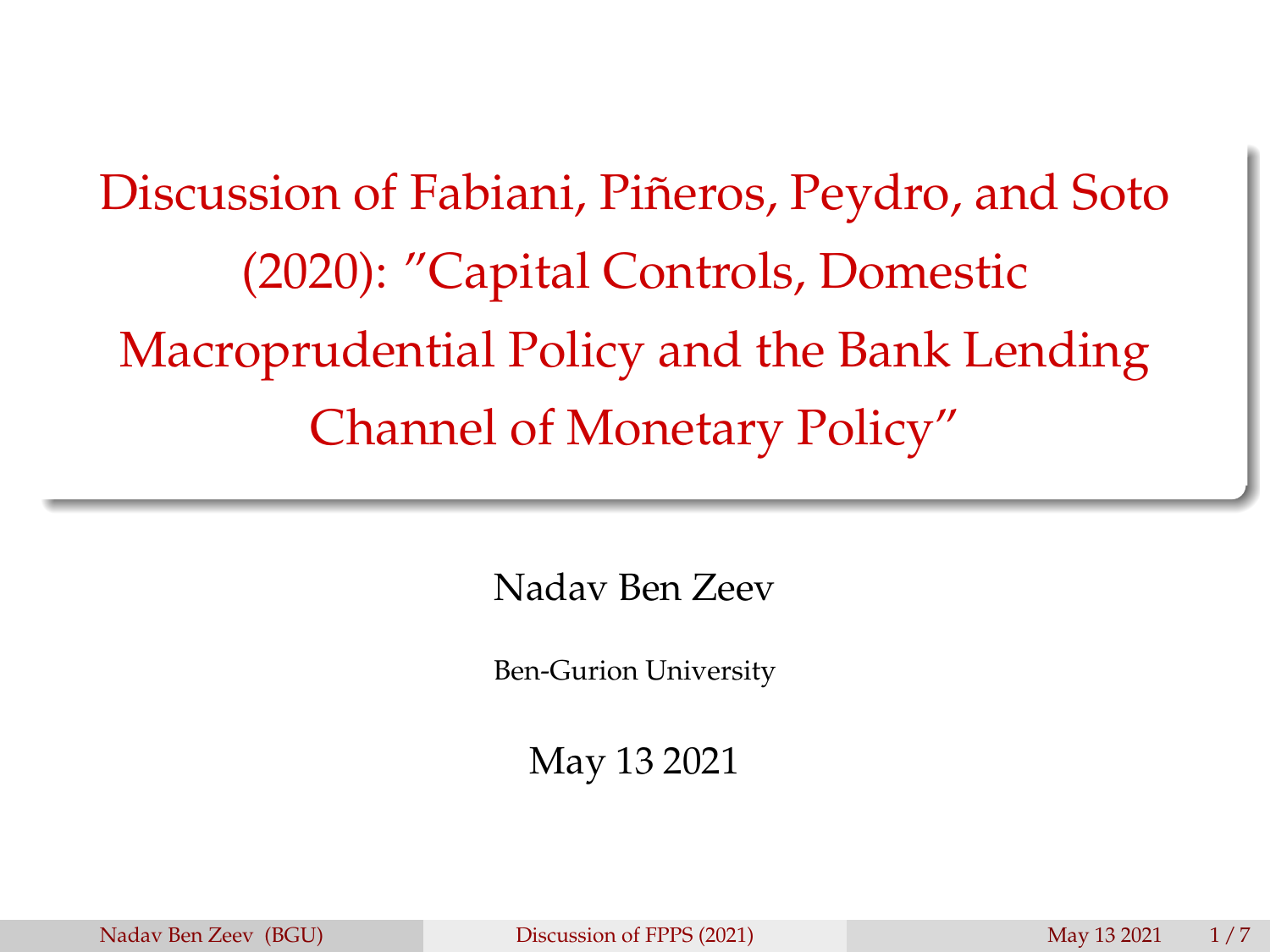## Summary

- The paper identifies the effects of a 40% unremunerated reserve requirement (URR) on FX debt inflows and increase in reserve requirements (RR) on domestic bank deposits introduced in May 2007 in Colombia.
- Using administrative credit registry and supervisory banks' balance-sheet data, the paper establishes the following findings:
	- FX-indebted Banks use cheaper FX-funding from abroad to arbitrage contractionary local monetary policy (bearing more risk in the process);
	- URR reduces the interest rate differential, effectively breaking the carry trade mechanism, and thus enhances the bank-lending channel of local monetary policy while reducing bank risk-taking;
	- RR increase reduces credit supply during the boom but does not amplify monetary policy shocks' effects.

Nadav Ben Zeev (BGU) [Discussion of FPPS \(2021\)](#page-0-0) May 13 2021 1/7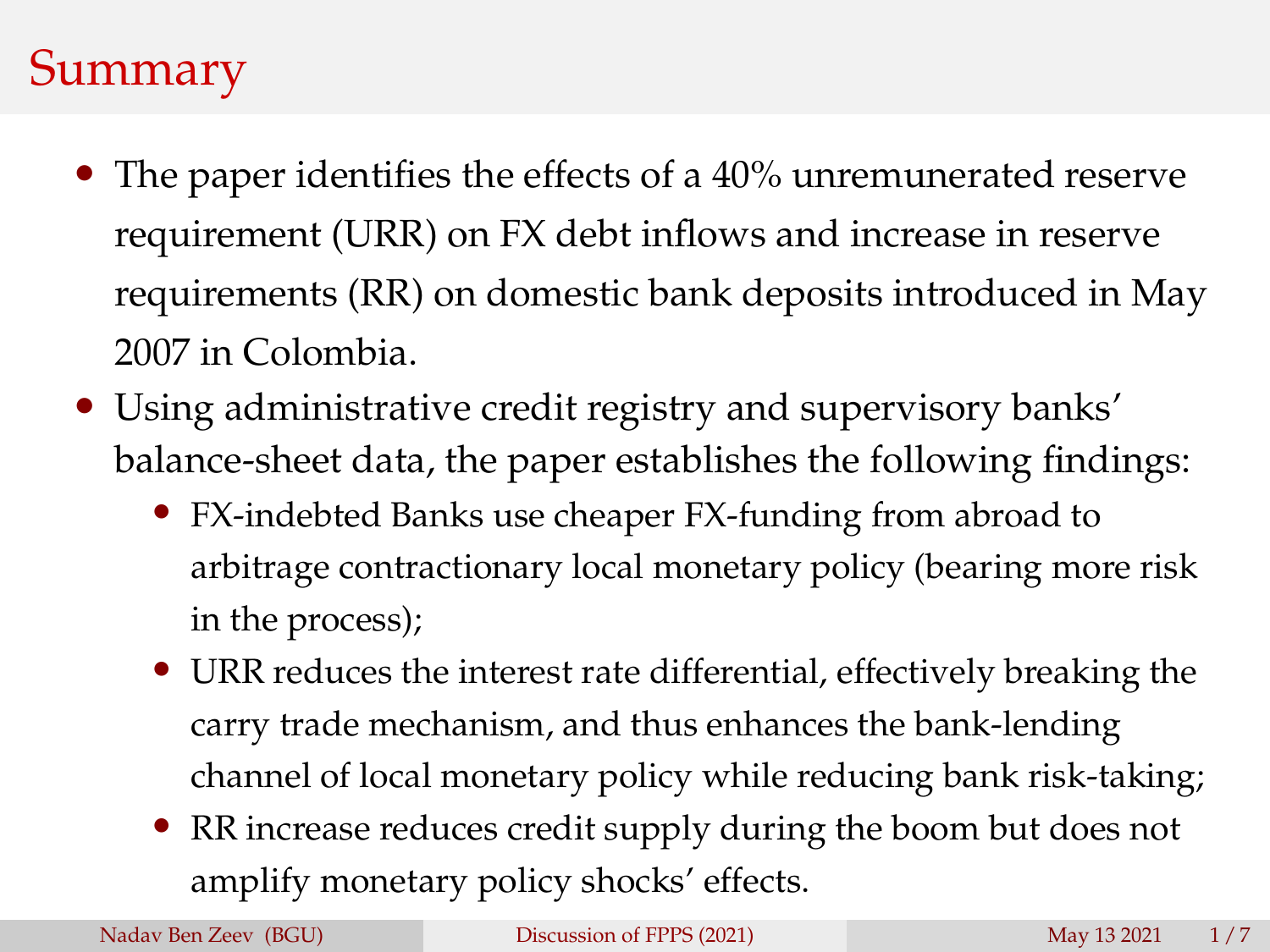- Interesting and well executed paper that makes a nice contribution.
- Able to identify mechanisms underlying URR and RR.
- Analysis has much value from both a scientific and policymaking standpoint.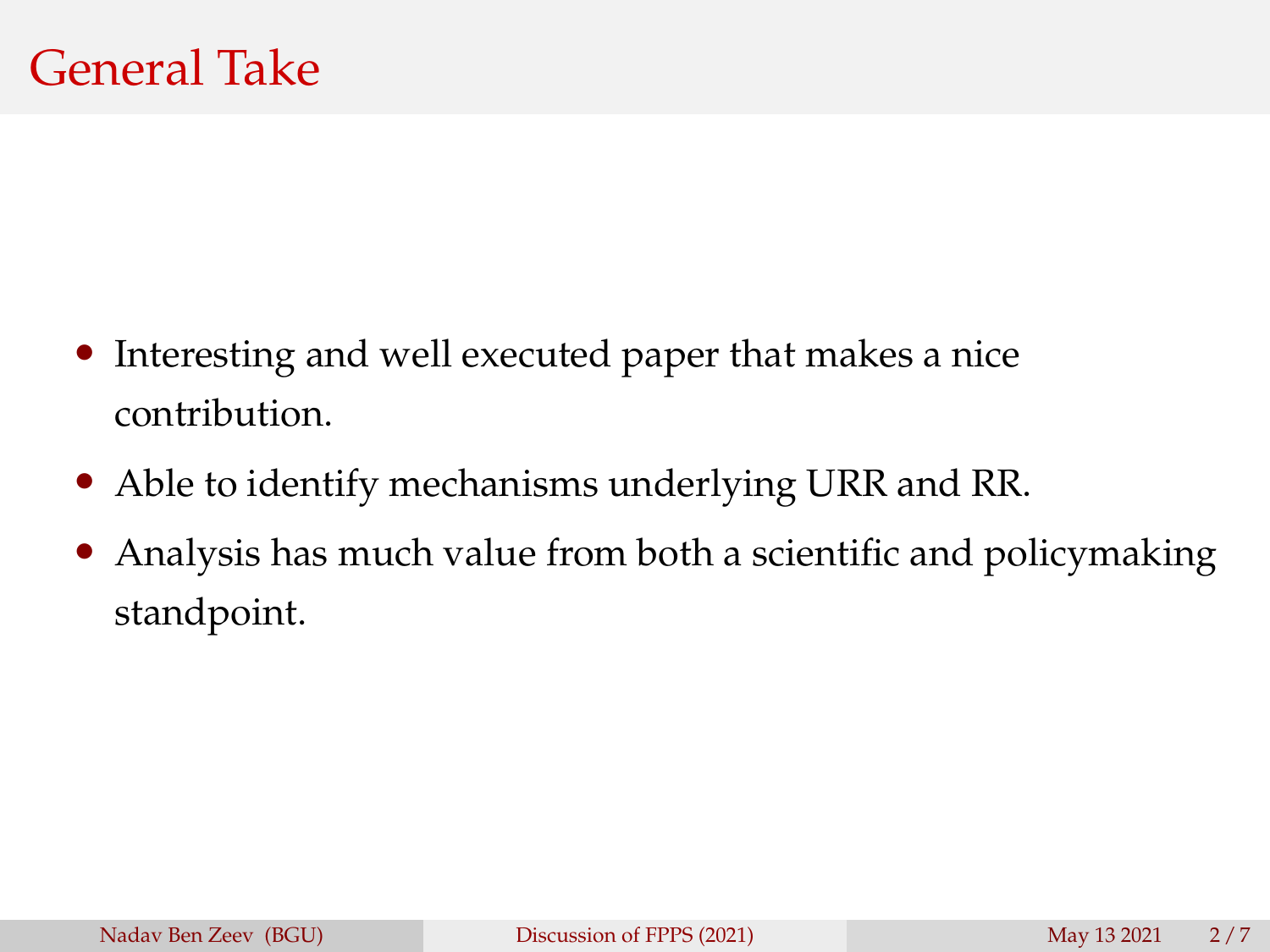### Comments: Systematic Monetary Policy

- The authors acknowledge the endogeneity of the monetary policy rate and control for lagged GDP growth, CPI, and exchange rate.
- But the potential *independent* effect of credit spreads or other proxy for credit market sentiment are not controlled for.
- Such effects may bias the estimation and contribute to the significantly positive estimated effect of MP shocks on credit volume.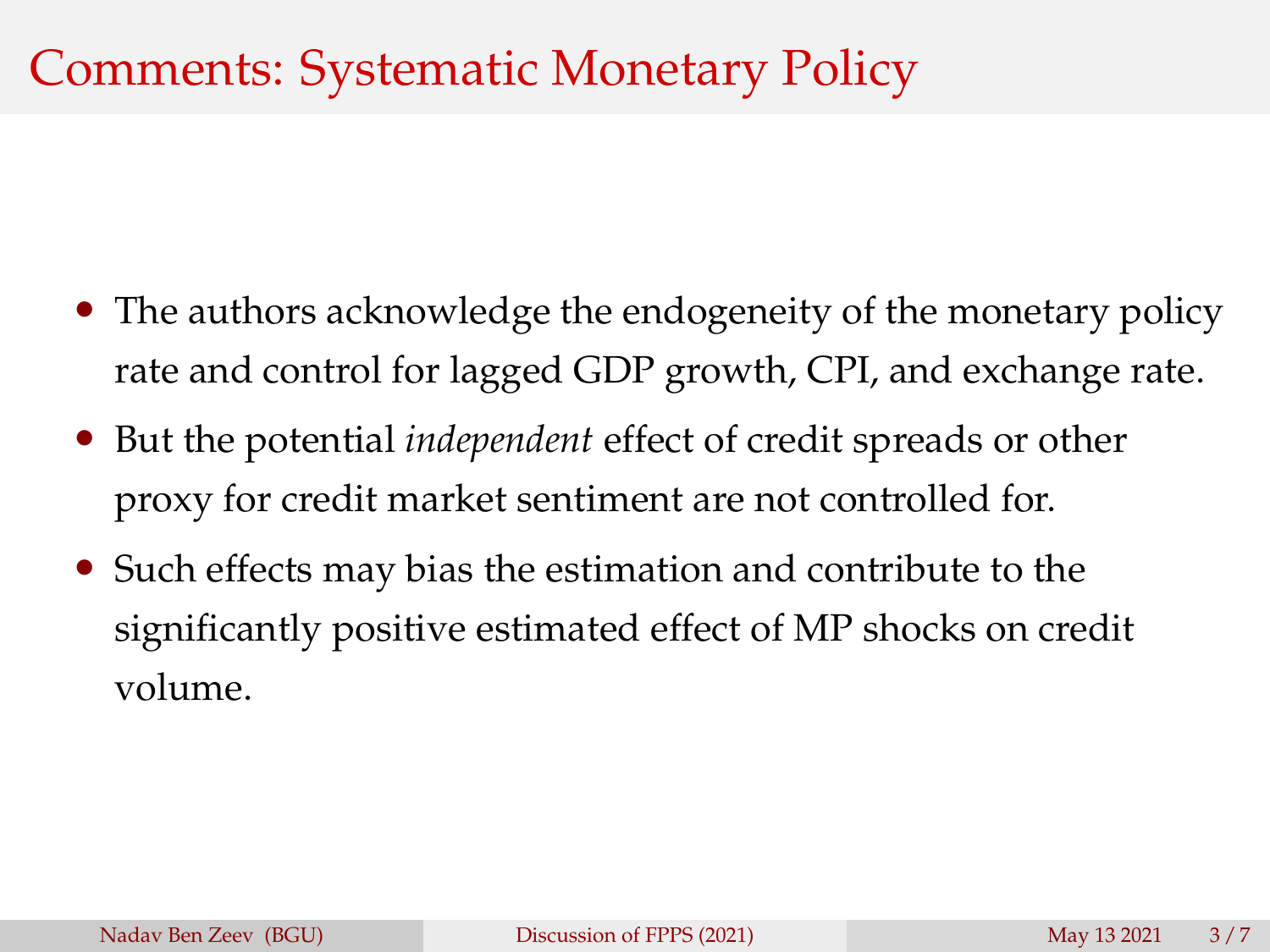### Comments: Unconventional Effects of MP Shocks

- Contractionary MP shocks significantly raise credit volume *on average*.
- This contrasts conventional wisdom.
- This would not matter so much for the estimation of MP shocks' *differential* effects as long as favorable credit supply shocks effects' aren't materially different across the pre- and post-2007:Q2 periods.
- This may not be the case owing to leverage changes.
- More generally, I would also control for leverage in the regressions by adding *β*4*Leverage<sup>f</sup>* ,*yq*−<sup>1</sup> *iyq*−1.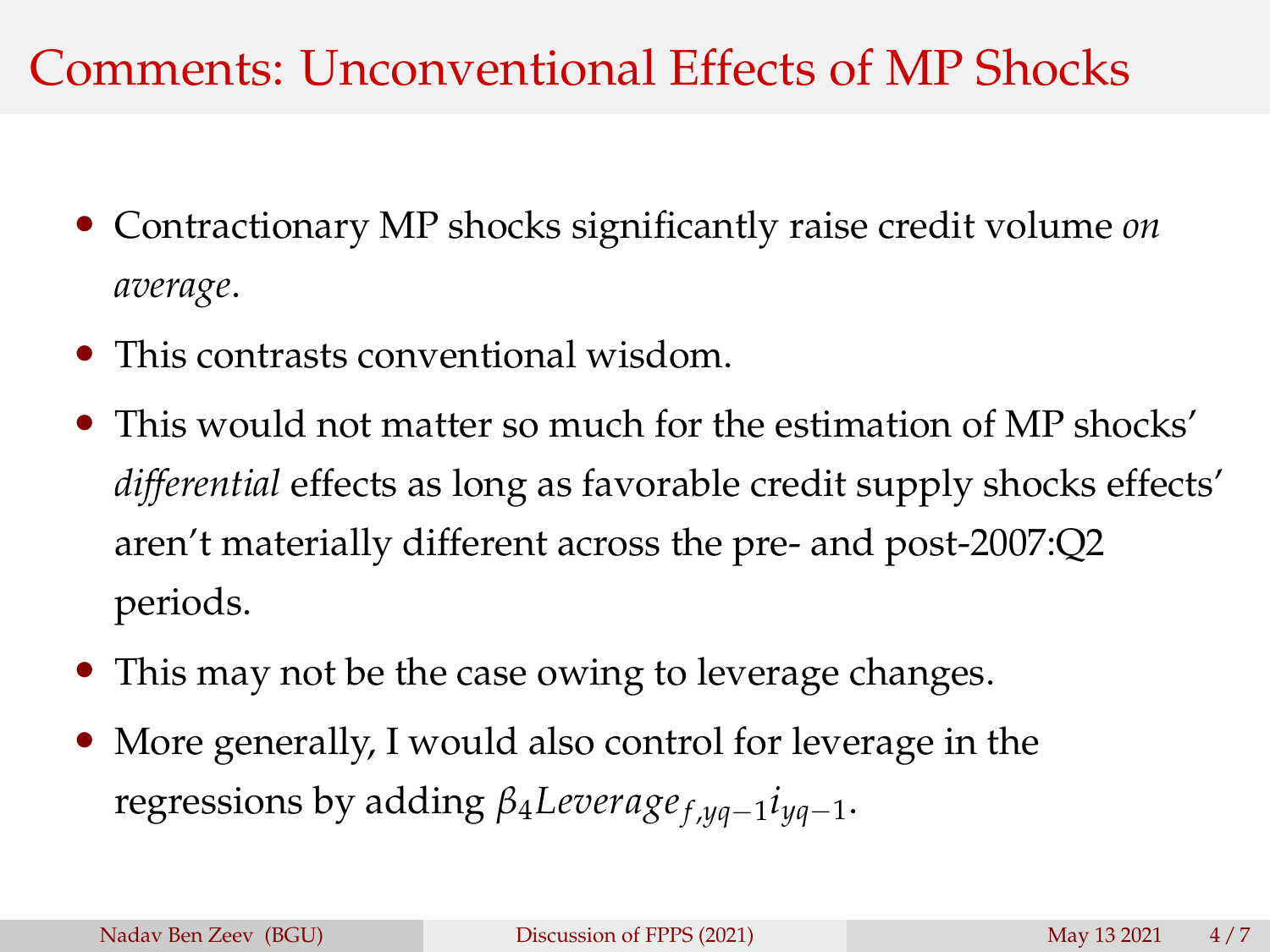# Comments: Unconventional Combined Effects of URR and RR Shocks

- In a previous version of the paper, the regression from Table 2 reported *Postyq* and had a significantly positive coefficient.
- That implies that URR and RR shocks significantly raise credit volume on average.
- Table 10 shows that RR shocks alone likely reduce it and in the least saturated specification from that table *Postyq* has a significantly negative coefficient.
- A litmus test for the success of the joint policy shift is for there to be a robust negative coefficient on *Postyq*.
- Right now it is not clear if that litmus test is passed.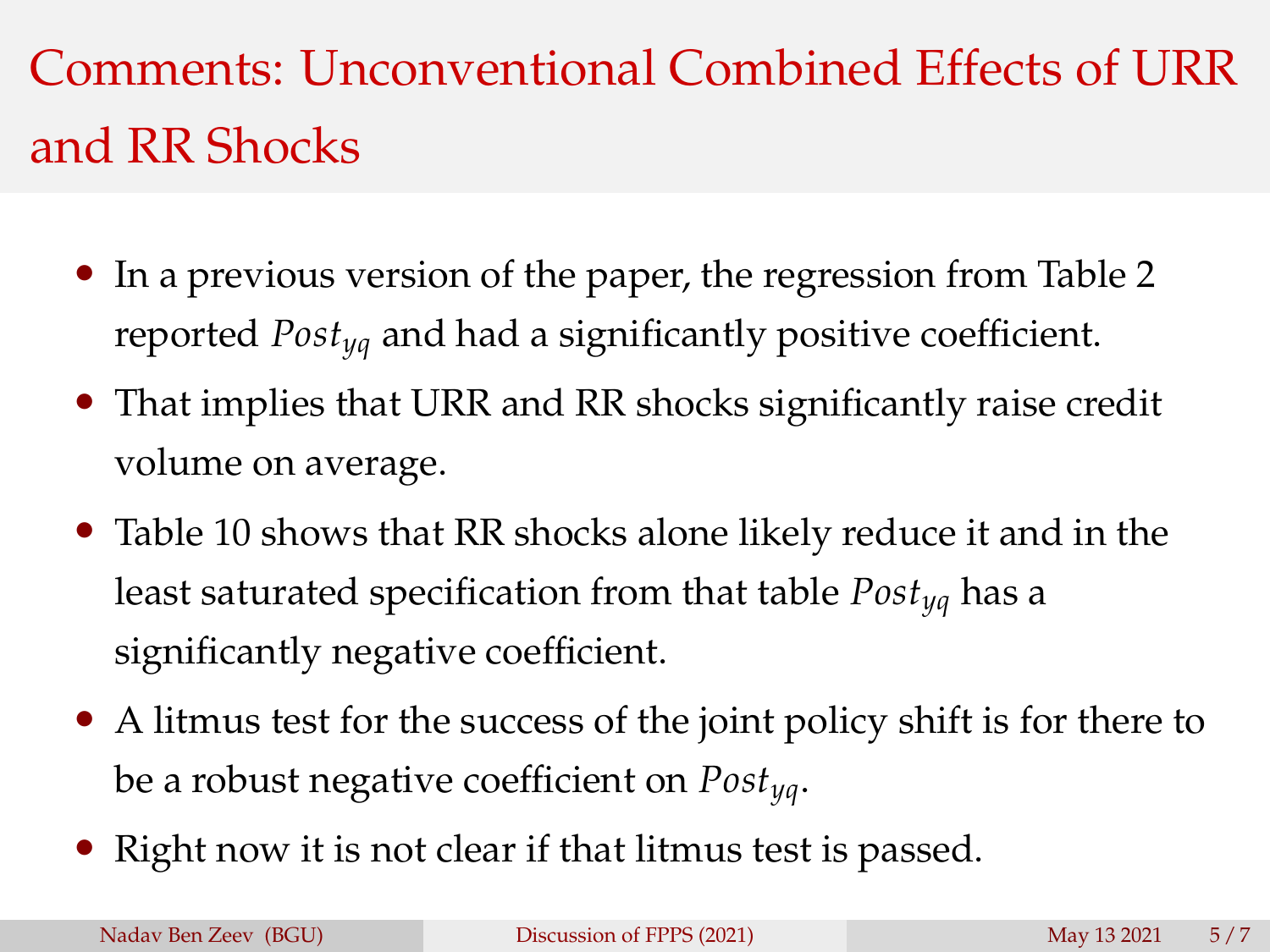#### Comments: Carry Trade Mechanism

- Shocks to interest rate differential have significantly positive effects on both credit volume and credit price for banks with large FX-funding relative to less FX-indebted banks.
- If carry trade mechanism is credit-supply-driven, we should expect a negative effect on credit price.
- In the URR and RR period these banks' credit volume and price responses are less positive.
- Unclear that this speaks to an amplification or moderation of carry-trade mechanism.